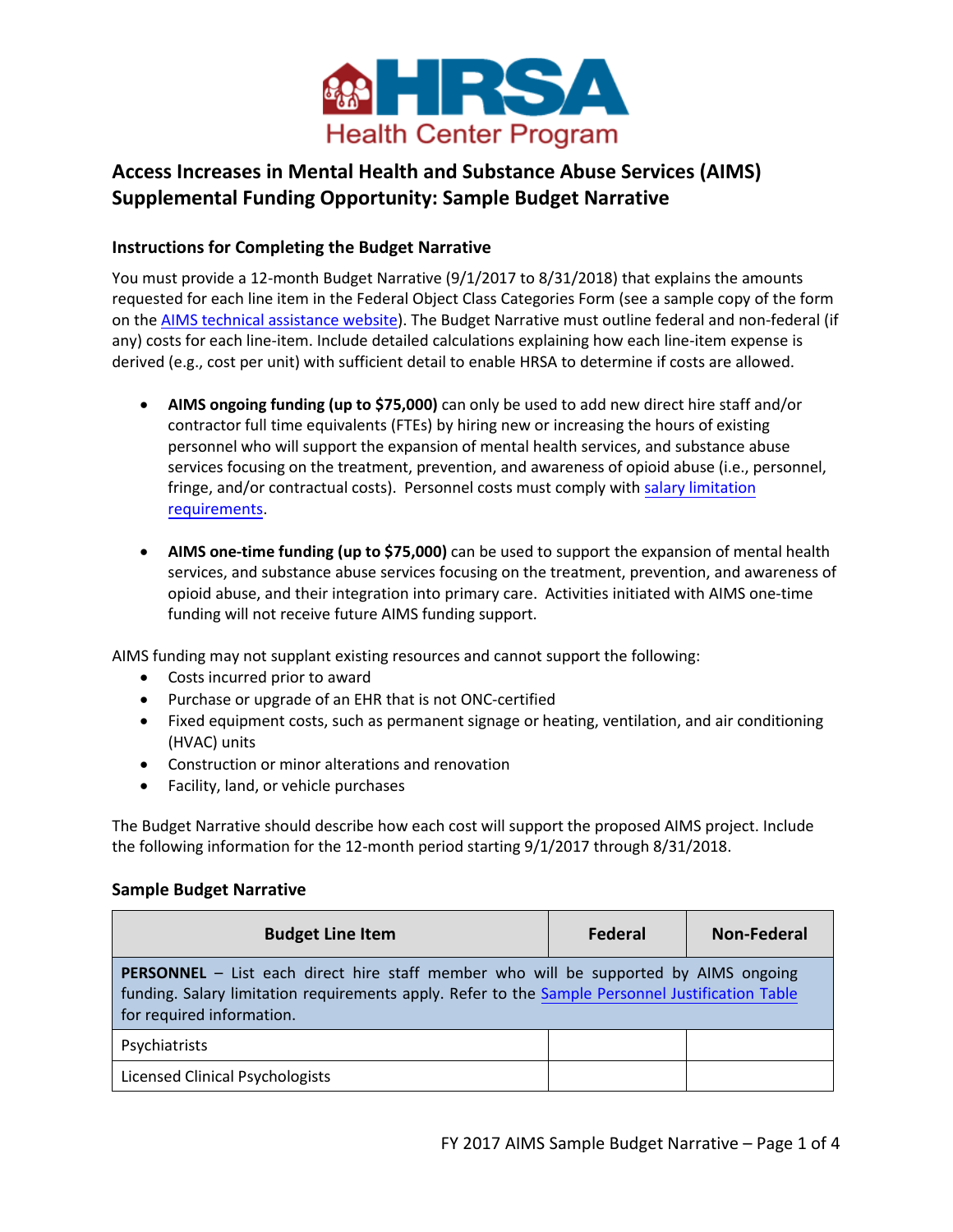

| <b>Budget Line Item</b>                                       | <b>Federal</b> | Non-Federal |  |
|---------------------------------------------------------------|----------------|-------------|--|
| Licensed Clinical Social Workers                              |                |             |  |
| <b>Other Mental Health Staff</b>                              |                |             |  |
| <b>Other Licensed Mental Health Providers</b>                 |                |             |  |
| Substance Abuse Providers                                     |                |             |  |
| <b>Case Managers</b>                                          |                |             |  |
| Patient/Community Education Specialists (Health<br>Educators) |                |             |  |
| <b>Community Health Workers</b>                               |                |             |  |
| <b>TOTAL PERSONNEL</b>                                        |                |             |  |

**FRINGE BENEFITS** – List the components that comprise the fringe benefit rate (e.g., health insurance, taxes, unemployment insurance, life insurance, retirement plan, tuition reimbursement) for the proposed direct hire staff. The fringe benefits should be directly proportional to the personnel costs allocated for the AIMS project.

| <b>TOTAL FRINGE BENEFITS</b> |  |
|------------------------------|--|
| Disability @ X%              |  |
| Workers Compensation @ X%    |  |
| Unemployment Insurance @ X%  |  |
| Dental @ X%                  |  |
| Retirement @ X%              |  |
| Health Insurance @ X%        |  |
| $FICA @ X.XX\%$              |  |
|                              |  |

**TRAVEL –** The travel budget should reflect expenses associated with travel for consultants, direct hire staff, and/or contractors to attend trainings. List travel costs according to local and long distance travel. For local travel, include the mileage rate, number of miles, reason for travel, and individuals traveling.

| <b>TOTAL TRAVEL</b>                                                       |  |
|---------------------------------------------------------------------------|--|
| Behavioral Health Integration Conference(2 people @<br>\$XXXX per person) |  |
| Local travel: mileage rate, number of miles, reason, staff<br>travelling  |  |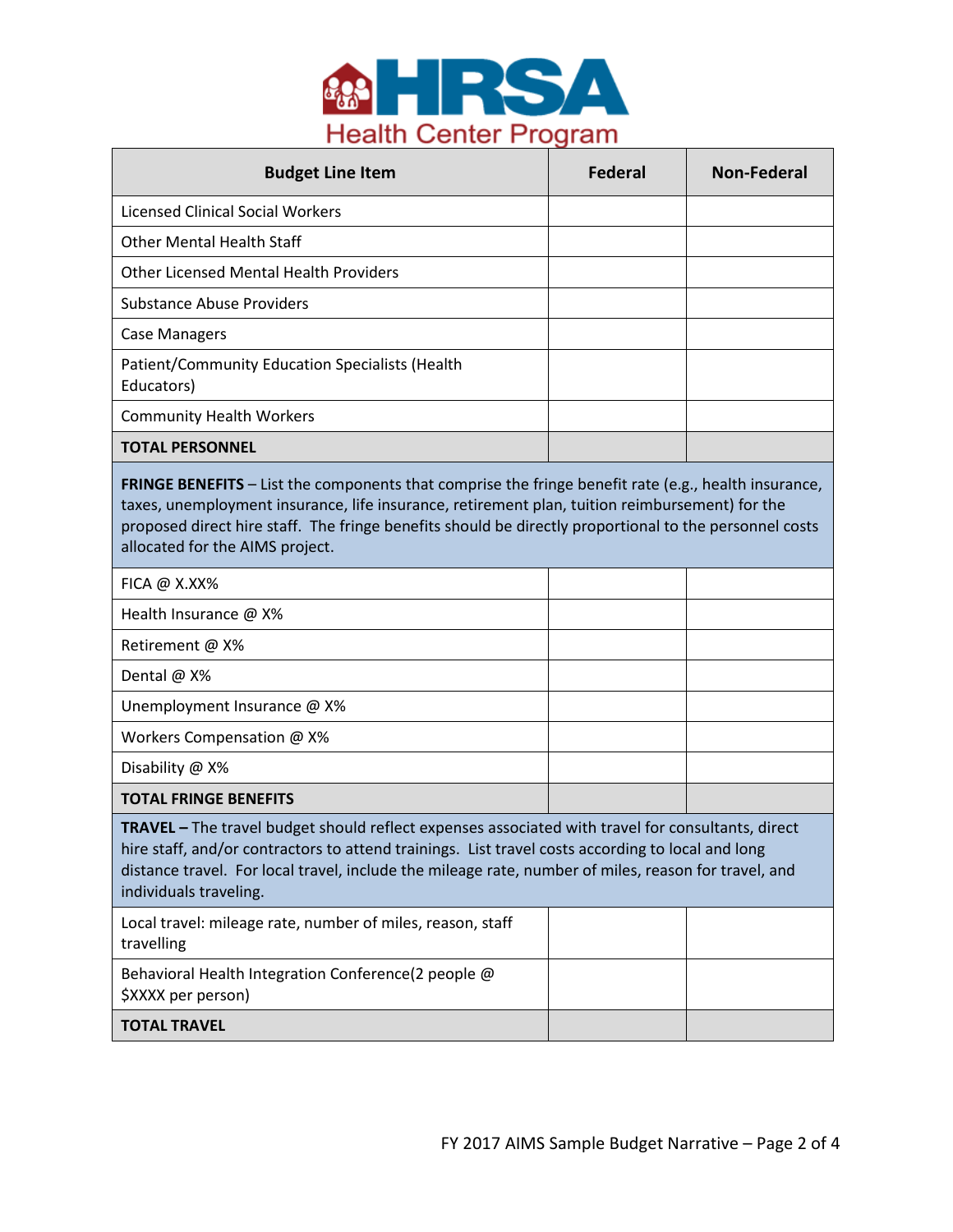

| <b>Budget Line Item</b>                                                                                                                                                                                                                                                                                                                                                                                                                                                                                               | <b>Federal</b> | <b>Non-Federal</b> |  |
|-----------------------------------------------------------------------------------------------------------------------------------------------------------------------------------------------------------------------------------------------------------------------------------------------------------------------------------------------------------------------------------------------------------------------------------------------------------------------------------------------------------------------|----------------|--------------------|--|
| <b>EQUIPMENT</b> List equipment costs consistent with those provided in the Equipment List<br>Form. Equipment means tangible personal property (including information technology systems)<br>having a useful life of more than one year and a per-unit acquisition cost which equals or exceeds<br>the lesser of the capitalization level established by the non-federal entity for financial statement<br>purposes, or \$5,000. Equipment that does not meet the \$5,000 threshold should be considered<br>Supplies. |                |                    |  |
| EHR upgrade to latest ONC-certified version @ \$XX, XXX                                                                                                                                                                                                                                                                                                                                                                                                                                                               |                |                    |  |
| Kiosks to facilitate patient registration, scheduling, and<br>chart access (2 kiosk @ \$X, XXX each)                                                                                                                                                                                                                                                                                                                                                                                                                  |                |                    |  |
| <b>TOTAL EQUIPMENT</b>                                                                                                                                                                                                                                                                                                                                                                                                                                                                                                |                |                    |  |
| <b>SUPPLIES</b> - List the items necessary for implementing the proposed project. Equipment that does<br>not meet the \$5,000 threshold listed above should be included here.                                                                                                                                                                                                                                                                                                                                         |                |                    |  |
| Webcams to support telehealth services (10 webcams @<br>\$XX each (less than \$5,000 per unit))                                                                                                                                                                                                                                                                                                                                                                                                                       |                |                    |  |
| Tablets to improve consistency and reliability of screening<br>patients for mental health and substance abuse disorders (5<br>tablets @ \$XXX each (less than \$5,000 per unit))                                                                                                                                                                                                                                                                                                                                      |                |                    |  |
| <b>TOTAL SUPPLIES</b>                                                                                                                                                                                                                                                                                                                                                                                                                                                                                                 |                |                    |  |
| <b>CONTRACTUAL</b> - Provide a clear explanation as to the purpose of each contract, how the costs were<br>estimated, and the specific contract deliverables. Each applicant is responsible for ensuring that its<br>organization or institution has in place an established and adequate procurement system with fully<br>developed written procedures for awarding and monitoring contracts.                                                                                                                        |                |                    |  |
| Psychiatrist to provide 100 hours of mental health and<br>substance abuse services (100 hours @ \$XXX per hour)                                                                                                                                                                                                                                                                                                                                                                                                       |                |                    |  |
| Temporary consultant to provide medication-assisted<br>treatment training to current providers (30 hours @ \$XX<br>per hour)                                                                                                                                                                                                                                                                                                                                                                                          |                |                    |  |
| Cybersecurity coach to enhance existing plan and train<br>patients and personnel to successfully implement plan (20<br>hours x \$XX per hour)                                                                                                                                                                                                                                                                                                                                                                         |                |                    |  |
| <b>TOTAL CONTRACTUAL</b>                                                                                                                                                                                                                                                                                                                                                                                                                                                                                              |                |                    |  |
| <b>OTHER</b> - Include all costs that do not fit into any other category and provide an explanation of each<br>cost.                                                                                                                                                                                                                                                                                                                                                                                                  |                |                    |  |
| Software licensure @ \$XXX each                                                                                                                                                                                                                                                                                                                                                                                                                                                                                       |                |                    |  |
| <b>TOTAL OTHER</b>                                                                                                                                                                                                                                                                                                                                                                                                                                                                                                    |                |                    |  |